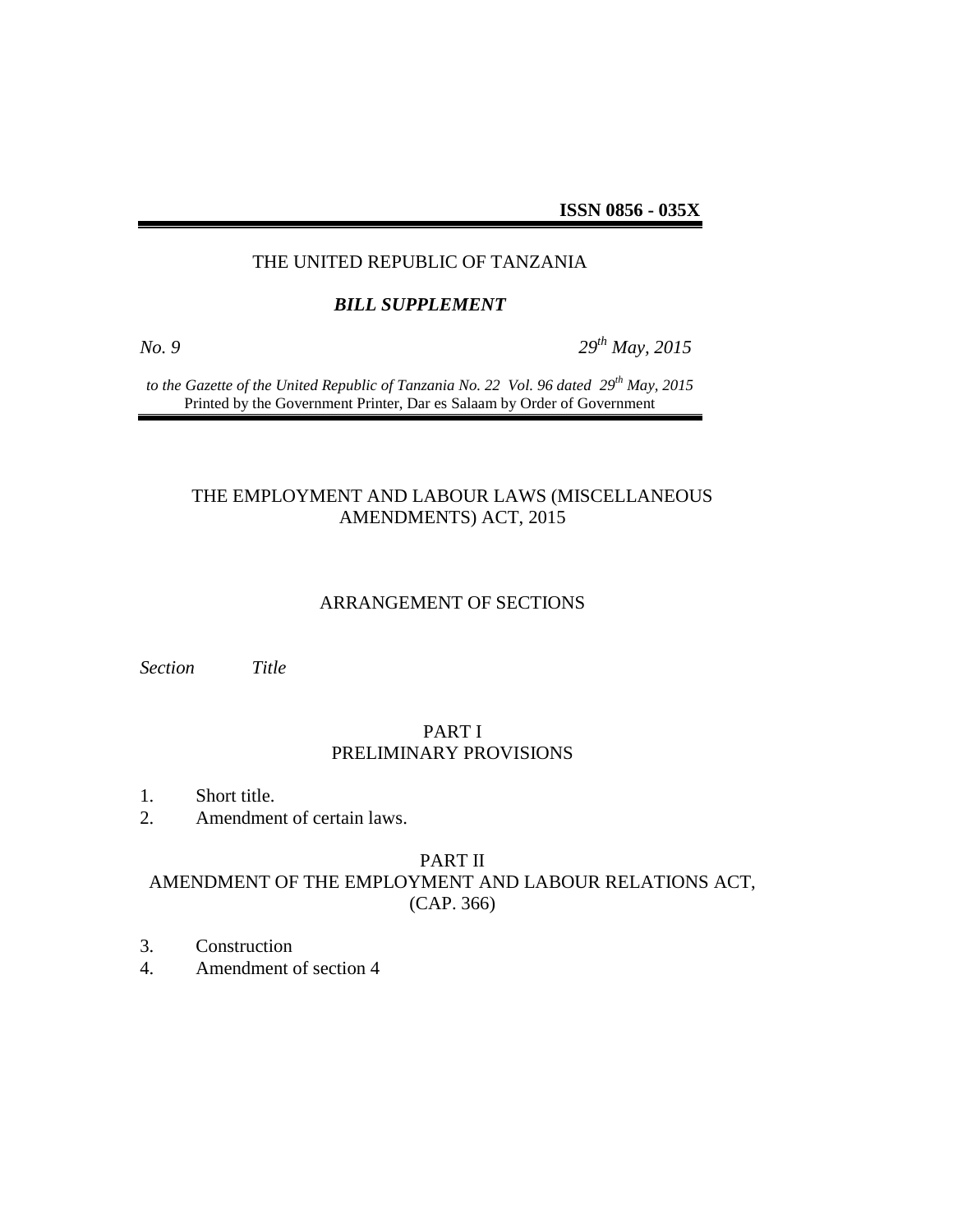- 5. Amendment of section 14
- 6. Amendment of section 31
- 7. Amendment of section 38
- 8. Amendment of section 72
- 9. Amendment of section 73
- 10. Addition of section 102A

### PART III

# AMENDMENT OF THE LABOUR INSTITUTIONS ACT,

(CAP. 300)

- 11. Construction
- 12. Amendment of section 14
- 13. Amendment of section 31
- 14. Amendment of section 35
- 15. Amendment of section 39
- 16. Amendment of section 42
- 17. Amendment of section 43
- 18. Amendment of section 45

### PART IV

### AMENDMENT OF THE PUBLIC SERVICE ACT, (CAP.298)

- 19. Construction
- 20. Amendment of Section 6
- 21. Amendment of section 8
- 22. Addition of section 34A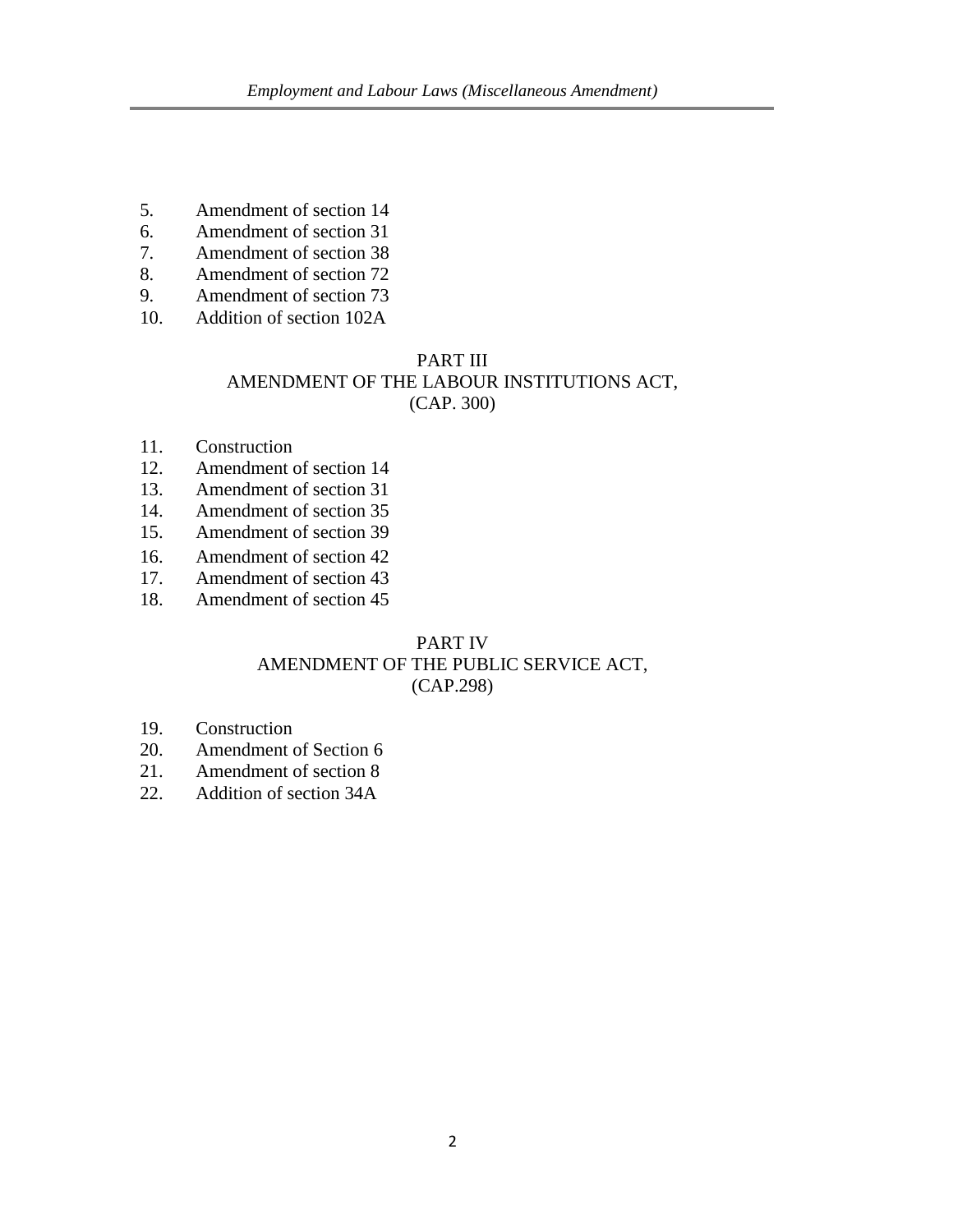# PART V AMENDMENT OF THE PUBLIC SERVICE (NEGOTIATING MACHINERY) ACT, (CAP.105)

- 23. Construction
- 24. Amendment of section 2
- 25. Amendment of section 4
- 26. Amendment of section 7
- 27. Amendment of section 26
- 28. Amendment of section 27
- 29. Amendment of section 28
- 30. Amendment of section 29
- 31. Amendment of Schedule

#### PART VI

### AMENDMENT OF THE NATIONAL SOCIAL SECURITY FUND ACT (CAP. 50)

- 32. Construction
- 33. Amendment of section 2

# PART VII AMENDMENT OF THE LAPF PENSIONS FUND ACT (CAP. 407)

34. Construction

35. Amendment of Section 33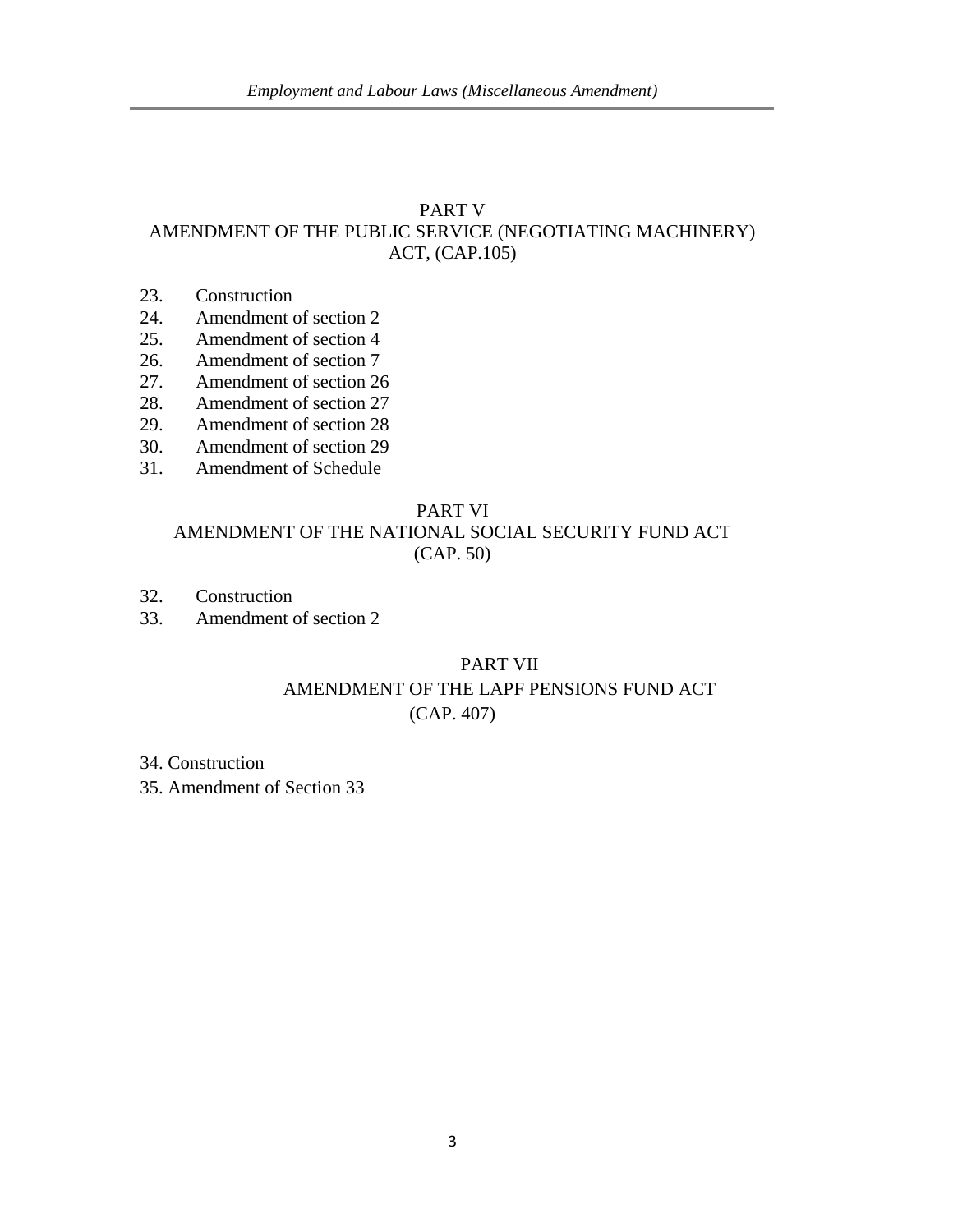### **NOTICE**

This Bill to be submitted to the National Assembly is published for general information to the general public together with a statement of its objects and reasons.

 $\overline{\phantom{a}}$ 

Dar es Salaam, **OMBENI Y. SEFUE**<br>
29<sup>th</sup> May, 2015 Secretary to the Cabine

**Secretary to the Cabinet** 

### **A Bill**

*for*

#### **An Act to amend certain employment and labour laws**.

**ENACTED** by Parliament of the United Republic of Tanzania.

# PART I PRELIMINARY PROVISIONS

Short title **1.** This Act may be cited as the Employment and Labour Laws (Miscellaneous Amendments) Act, 2015.

Amendment of certain laws

**2.** The laws relating to employment and labour matters specified in different Parts of this Act are amended in the manner stipulated in the respective Parts.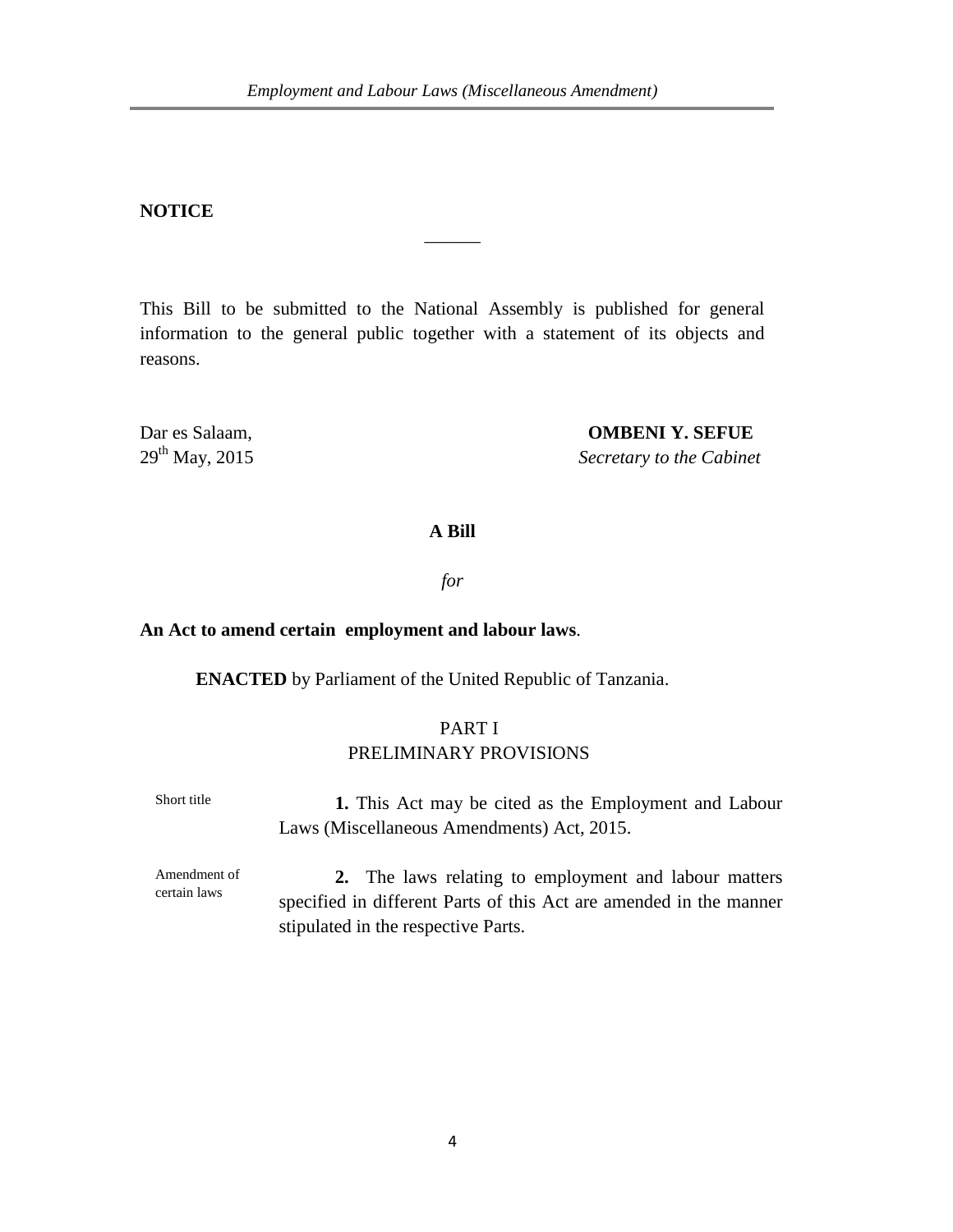# PART II AMENDMENT OF THE EMPLOYMENT AND LABOUR RELATIONS ACT, (CAP. 366)

| Construction<br>Cap. 366   | 3. This Part shall be read as one with the Employment and<br>Labour Relations Act, hereinafter referred to as the "principal<br>Act".                                                                                                                                                                                                                                                                                                                                                    |
|----------------------------|------------------------------------------------------------------------------------------------------------------------------------------------------------------------------------------------------------------------------------------------------------------------------------------------------------------------------------------------------------------------------------------------------------------------------------------------------------------------------------------|
| Amendment of<br>section 4  | 4. The principal Act is amended in section 4, by inserting<br>in appropriate alphabetical order the following new definitions:<br>""employment" means the performance of a contract of<br>employment by parties to the contract, under employer-<br>employee relationship;<br>"specific task" means a task which is occasional or seasonal and is<br>non-continuous in nature;".                                                                                                         |
| Amendment of<br>section 14 | <b>5.</b> The principal Act is amended in section 14, by inserting<br>the words "within or" between the words "work" and "outside"<br>appearing in subsection (2).                                                                                                                                                                                                                                                                                                                       |
| Amendment of<br>section 31 | <b>6.</b> The principal Act is amended in section 31, by-<br>deleting subsection (6) and substituting for it the<br>(a)<br>following:<br>"(6) With the consent of an employee,<br>the employer may require or permit such<br>employee to work for the employer during a<br>period of annual leave on condition that such<br>employee shall not work for a continuous<br>period of two years."<br>deleting subsection (7) and substituting for it the<br>(b)<br>following new subsection: |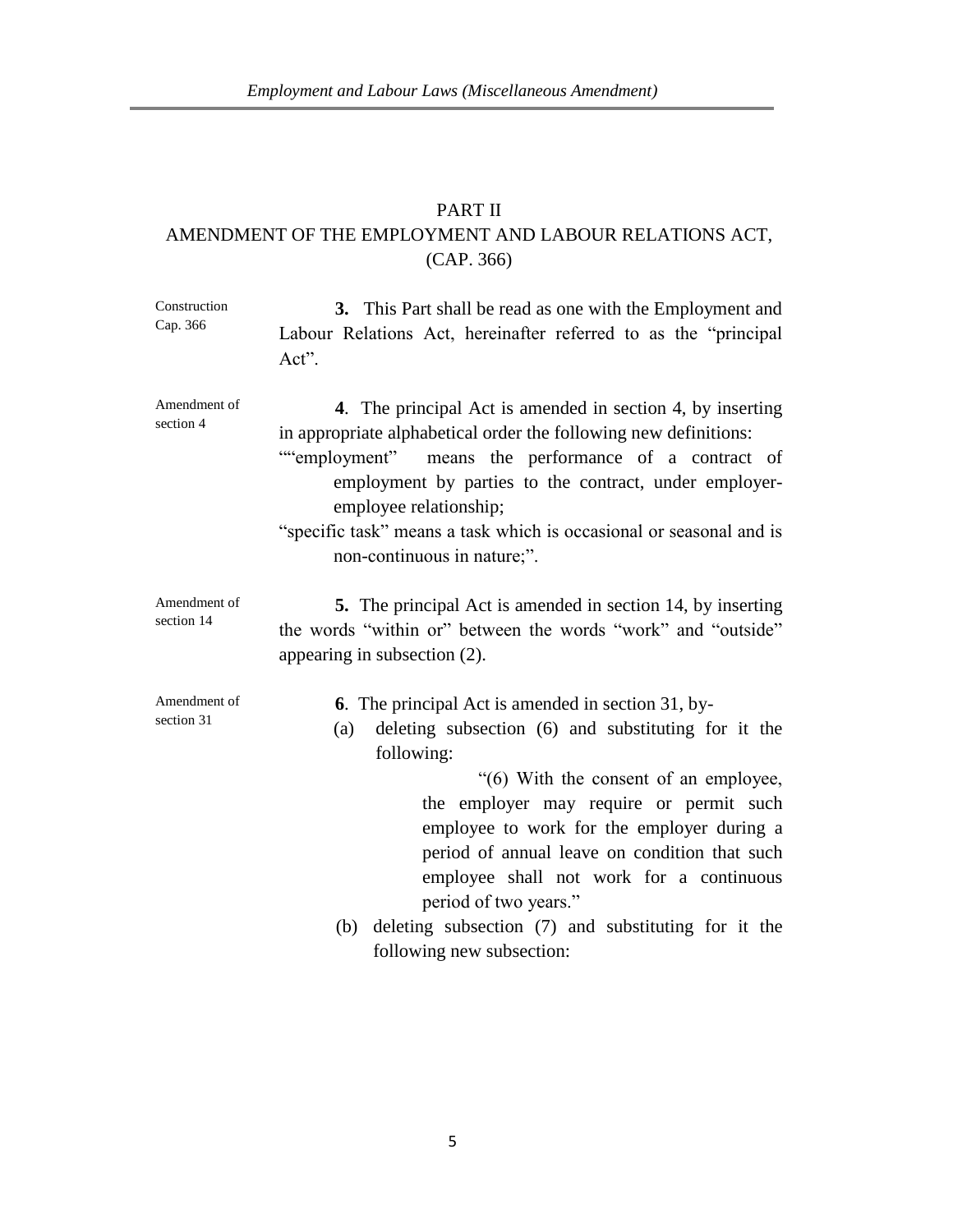|                             | "(7) Subject to subsections $(6)$ and $(8)$ ,<br>an employer shall pay the employee one month<br>salary in lieu of annual leave to which that<br>employee is entitled or was called upon to<br>work.".                                                                                                                  |
|-----------------------------|-------------------------------------------------------------------------------------------------------------------------------------------------------------------------------------------------------------------------------------------------------------------------------------------------------------------------|
| Amendment of<br>section 38  | 7. The principal Act is amended in section 38, by deleting<br>the word "sixty" and substituting for it the word "thirty" appearing<br>in subsection $(3)$ .                                                                                                                                                             |
| Amendment of                | 8. The principal Act is amended in section 72, by-                                                                                                                                                                                                                                                                      |
| section 72                  | (a) deleting the full stop appearing at the end of subsection<br>(4) and substituting for it with a "full colon";<br>(b) adding immediately after subsection (4) the following<br>proviso:                                                                                                                              |
|                             | "Provided that<br>such<br>deduction<br>complies with the terms and conditions<br>prescribed in the regulations."                                                                                                                                                                                                        |
| Amendment of<br>section 73  | <b>9.</b> The principal Act is amended in section 73, by deleting<br>the word "Commission" and substituting for it the words "Labour<br>Commissioner" wherever it appear in that section.                                                                                                                               |
| Addition of<br>section 102A | 10. The principal Act is amended by adding immediately<br>after section 102 the following section:<br>"Inconsistency<br>102A. In case of conflict between<br>with written<br>this Act and any other written law relating<br>laws<br>to employment standards, the standards<br>stipulated under this Act shall prevail." |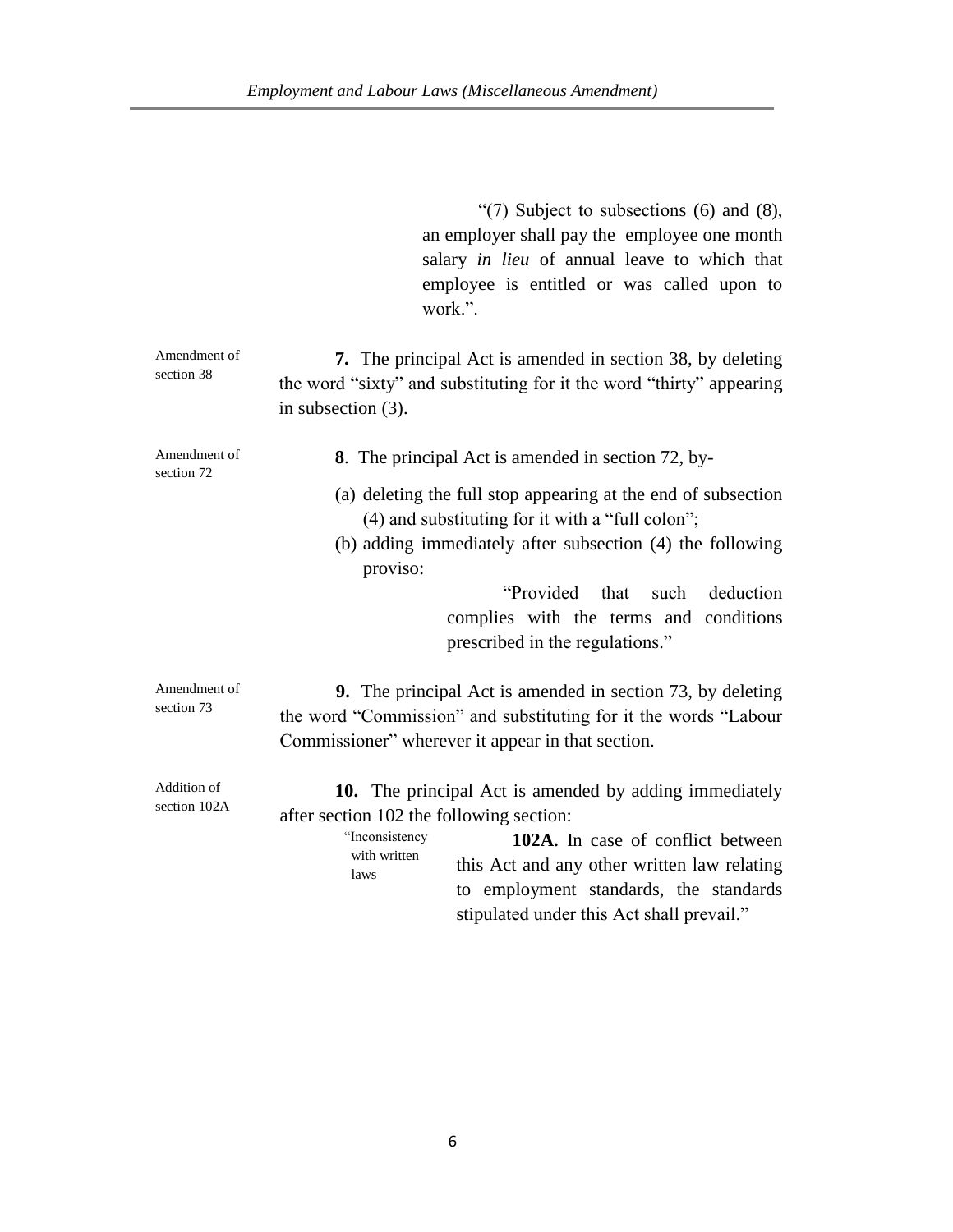# PART III AMENDMENT OF THE LABOUR INSTITUTIONS ACT, (CAP. 300)

| Construction               | 11. This Part shall be read as one with the Labour Institution                                                                                                                                                                                                                           |
|----------------------------|------------------------------------------------------------------------------------------------------------------------------------------------------------------------------------------------------------------------------------------------------------------------------------------|
| Cap. 300                   | Act, hereinafter referred to as the "principal Act".                                                                                                                                                                                                                                     |
| Amendment of<br>section 14 | 12. The principal Act is amended in section 14, by-<br>deleting paragraph $(c)$ of subsection $(1)$ ; and<br>(a)<br>deleting subsection (2) and substituting for it the<br>(b)<br>following:<br>"(2) The Commission may offer to mediate a<br>dispute that has not been referred to it." |
| Amendment of<br>section 31 | 13. The principal Act is amended in section 31, by adding<br>immediately after paragraph (b) of subsection (2) the following<br>new paragraph:<br>"(c) before assuming duties of office, shall take and<br>subscribe to an oath or affirmation."                                         |
| Amendment of<br>section 35 | 14. The principal Act is amended in section 35, by-<br>(a) deleting subsection (3) and substituting for it the<br>following:<br>"(3) The wage board shall consist of                                                                                                                     |
|                            | the following members-                                                                                                                                                                                                                                                                   |
|                            | (a) in case of the private sector:                                                                                                                                                                                                                                                       |
|                            | the chairman;<br>(i)                                                                                                                                                                                                                                                                     |
|                            | the Secretary;<br>(ii)                                                                                                                                                                                                                                                                   |
|                            | (iii)<br>four<br>members                                                                                                                                                                                                                                                                 |
|                            | recommended by the                                                                                                                                                                                                                                                                       |
|                            | council to represent                                                                                                                                                                                                                                                                     |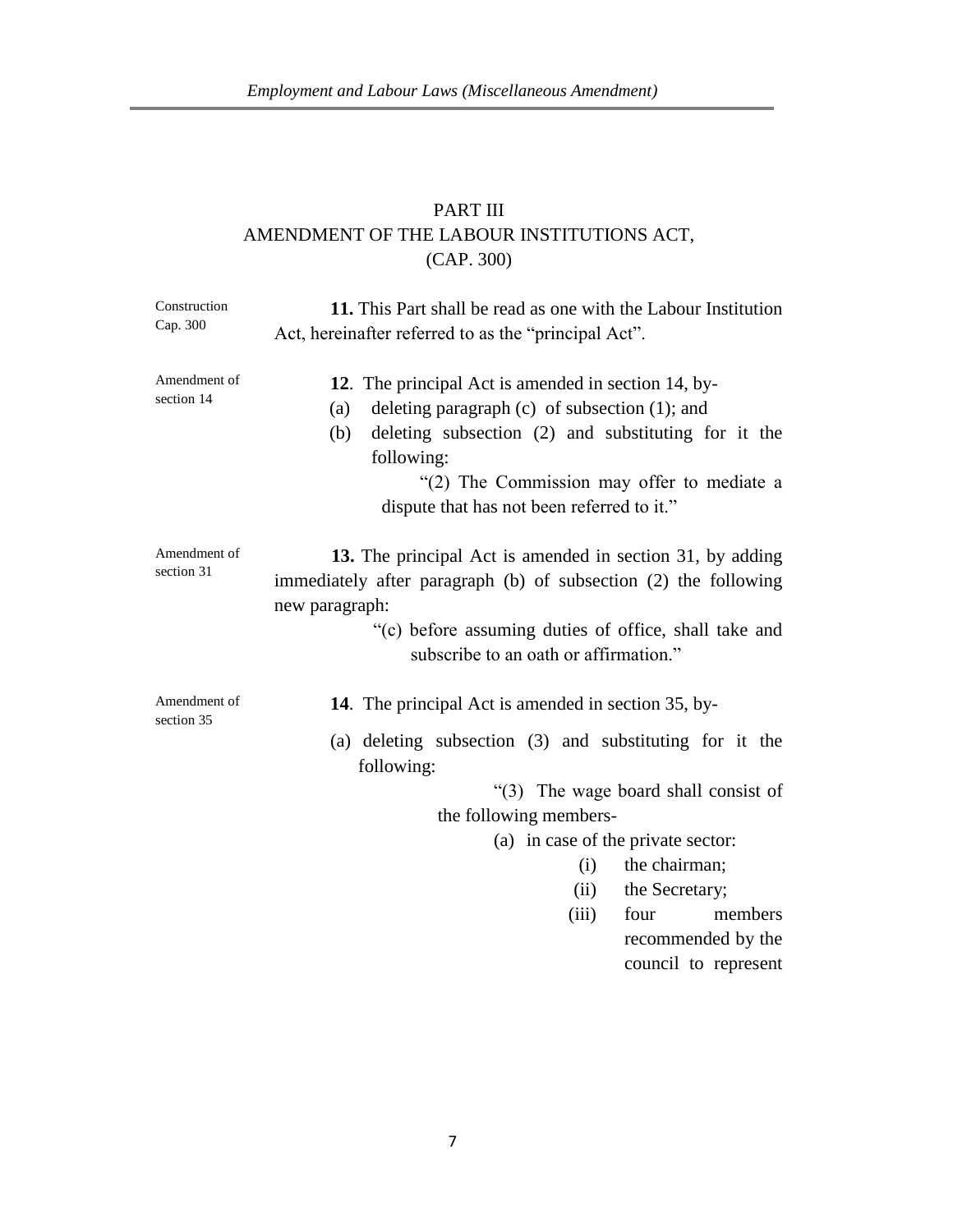interests of employees;

- (iv) four members recommended by the Council to represent interests of the employer;
- (v) four members recommended by the Council to represent interests of the Government; and
- (vi) three members nominated by virtue of their professions,

appointed by the Minister responsible for labour;

(b) in case of public sector-

- (i) the Chairman;
- (ii) the Secretary;
- (iii) four members recommended by the council to represent interests of employees;
- (iv) four members recommended by the council to represent interests of Government;
- (v) two members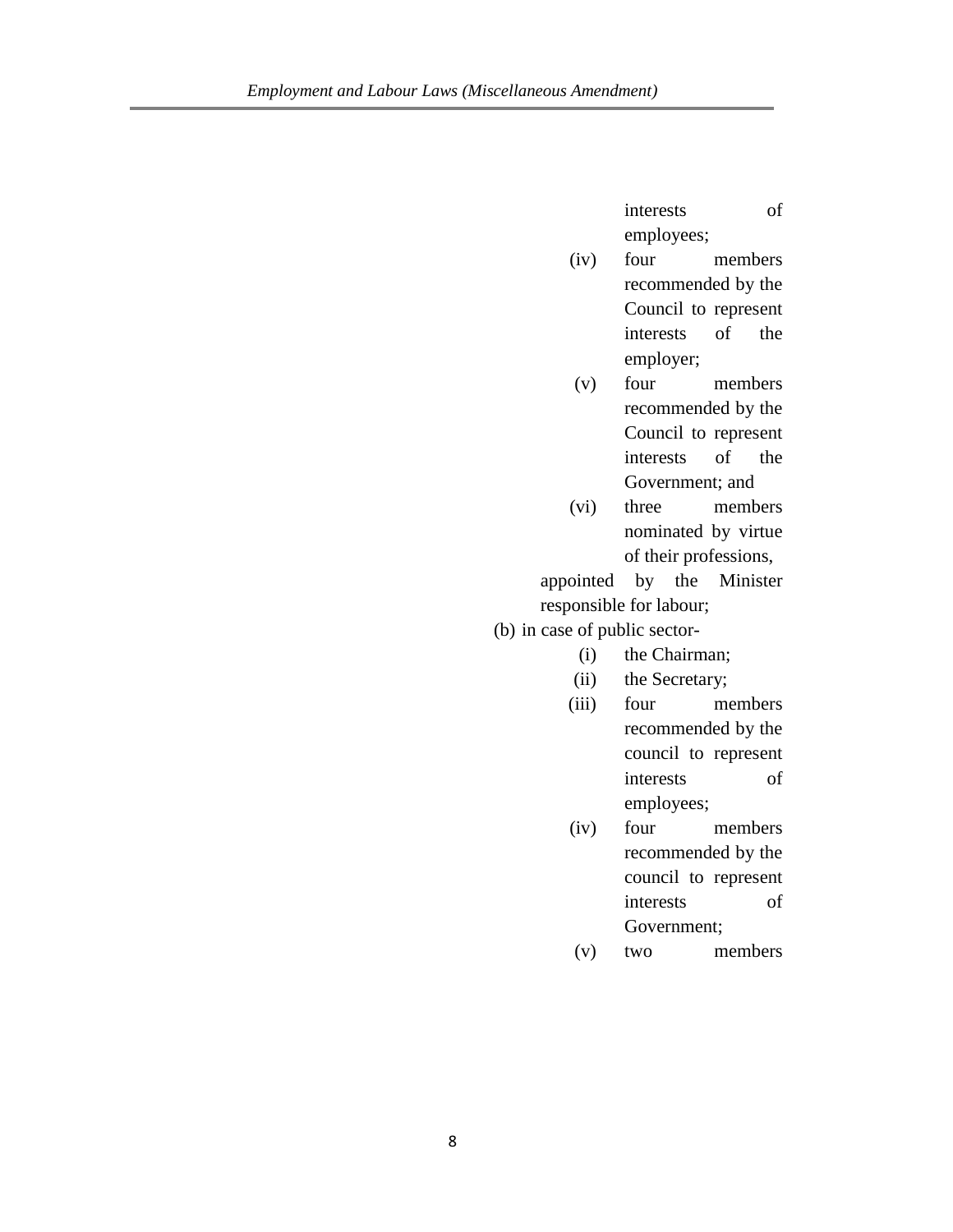|                            | nominated by virtue<br>of their professions,<br>appointed by the Minister<br>responsible for Public Service.<br>(4) A member appointed under this<br>sub-<br>section shall not be a member of the Council.<br>(5) The appointment of a member under this<br>section shall consider the terms and conditions as may<br>be prescribed in the regulations."<br>(b) renumbering subsections $(4)$ to $(8)$ as subsections<br>$(6)$ to $(10)$ respectively. |
|----------------------------|--------------------------------------------------------------------------------------------------------------------------------------------------------------------------------------------------------------------------------------------------------------------------------------------------------------------------------------------------------------------------------------------------------------------------------------------------------|
| Amendment of<br>section 39 | 15. The principal Act is amended in section 39, by-<br>(a) deleting subsection sub section (1) and substituting for<br>it the following:<br>"(1) After considering the report and<br>recommendations of the wage board and the council,                                                                                                                                                                                                                |
|                            | the Minister shall make a wage order determining<br>the minimum wage and other conditions of<br>employment for employees in any sector and area of<br>economy-"                                                                                                                                                                                                                                                                                        |
|                            | (b) inserting new subsection (2) as follows:<br>"(2) For the purpose of this section<br>"Council" includes Public Service Joint Staff<br>Council established under the Public Service                                                                                                                                                                                                                                                                  |
| Cap. 105                   | (Negotiating Machinery) Act;<br>$(c)$ by deleting subsection $(5)$ , and substituting for it the<br>following:<br>"(5) Where the Minister fails to make a<br>wage order within thirty days after receipt of<br>the wage board and council's report, the                                                                                                                                                                                                |
|                            |                                                                                                                                                                                                                                                                                                                                                                                                                                                        |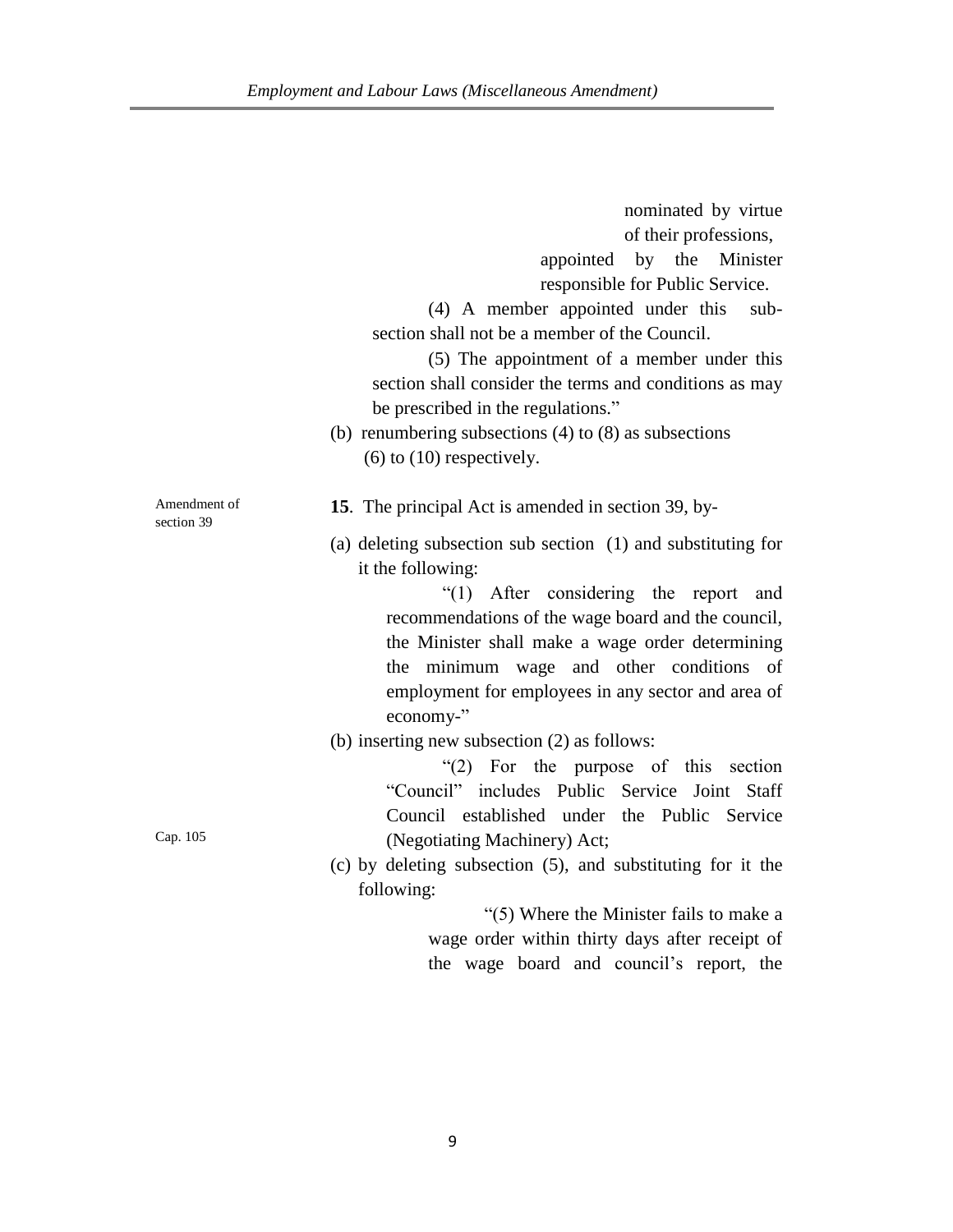|                            | aggrieved party may, within thirty days, files<br>the matter before the Labour Court which shall<br>compel the matter within sixty days from the<br>date of filling the application."                                                                                        |
|----------------------------|------------------------------------------------------------------------------------------------------------------------------------------------------------------------------------------------------------------------------------------------------------------------------|
|                            | (d) renumbering sub section $(2),(3),(4),(5)$ and $(6)$ as sub<br>section $(3)$ , $(4)$ , $(5)$ , $(6)$ and $(7)$ .                                                                                                                                                          |
| Amendment of<br>section 42 | <b>16.</b> The principal Act is amended in section 42, by-                                                                                                                                                                                                                   |
|                            | (a) deleting subsection (1), and substituting for it the<br>following:                                                                                                                                                                                                       |
|                            | "(1) The Labour Commissioner shall<br>provide staff members of the Ministry<br>available to assist wage board in the<br>performance of its functions."<br>immediately after subsection<br>(b) inserting<br>(1),<br>the<br>following:                                         |
|                            | (2)<br>The wage board may form sub-<br>committees to assist in the performance of its<br>functions."                                                                                                                                                                         |
|                            | (c) re-numbering sub section $(2)$ as sub section $(3)$ .                                                                                                                                                                                                                    |
| Amendment of<br>section 43 | 17. The principal Act is amended in section 43, by deleting<br>subsection (3) and substituting for it the following:<br>"(3) The Minister shall appoint Assistant<br>Labour Commissioners<br>assist<br>to<br>Labour<br>Commissioner in the performance of his<br>functions." |
| Amendment of<br>section 45 | 18. The principal Act is amended in section $45(1)$ , by<br>adding immediately after paragraph (i) the following new<br>paragraphs:                                                                                                                                          |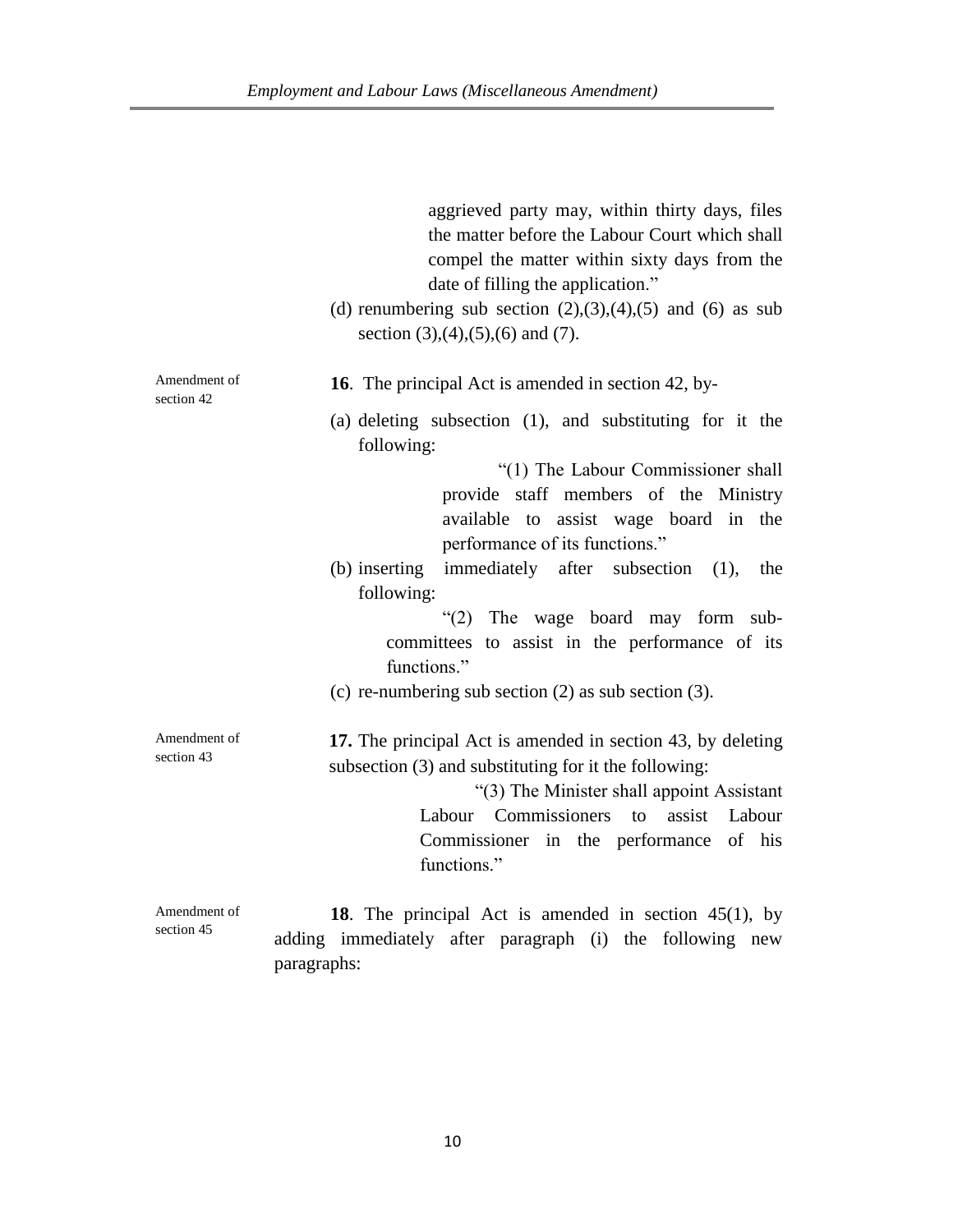- "(j) educate, advise and oversee the implementation of labour laws;
- (k) conduct and scrutinize any election or ballot of registered trade union or employers' association if required to do so by the Labour Court or at the request of the union or association concerned; and
- (l) upon request, provide employees, employers, registered trade organisations and federations advice and training in skills for avoidance**,** prevention and settlement of disputes."

# PART IV AMENDMENT OF THE PUBLIC SERVICE ACT, (CAP.298)

| Construction<br>Cap. 298  | 19. This Part shall be read as one with the Public Service<br>Act, hereinafter referred to as the "principal Act".                                                                                                                                                                                                                                                                                                                                 |
|---------------------------|----------------------------------------------------------------------------------------------------------------------------------------------------------------------------------------------------------------------------------------------------------------------------------------------------------------------------------------------------------------------------------------------------------------------------------------------------|
| Amendment of<br>Section 6 | <b>20.</b> The principal Act is amended in Section 6, by -<br>adding the words "Review and" between the words<br>(a)<br>"Performance" and "Appraisal" appearing<br>1n<br>subparagraph (ii) of paragraph (a) of subsection $(1)$ ;<br>(b) adding immediately after subsection (2) the following<br>provision-<br>"(3) Every Permanent Secretary shall<br>facilitate and oversee career development of<br>cadres of employees under their respective |
|                           | Ministry."<br>(c) renumbering subsections (3) to (7) as subsections (4) to<br>(8).                                                                                                                                                                                                                                                                                                                                                                 |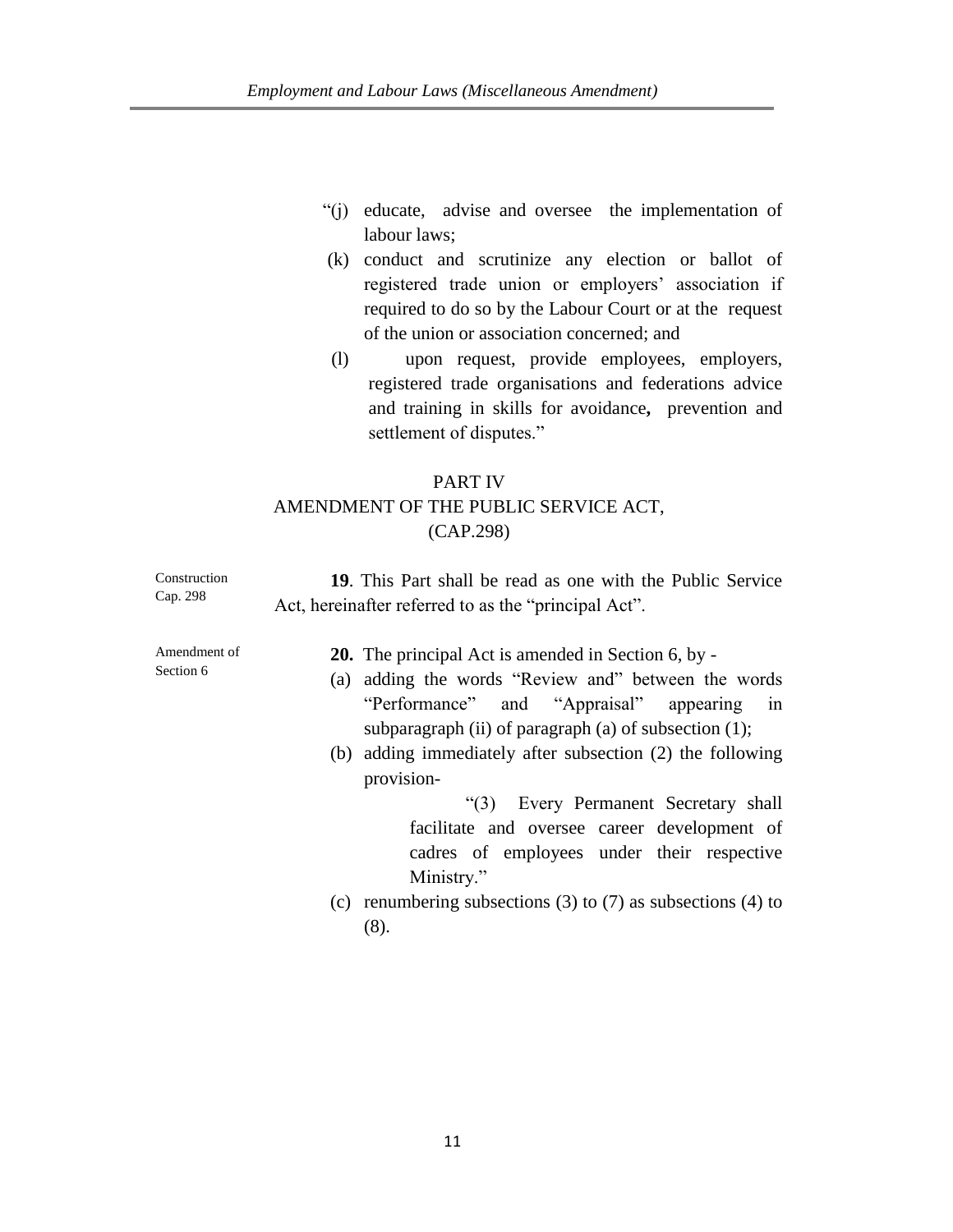| Amendment of<br>section 8  | <b>21.</b> The principal Act is amended in section 8, by -<br>(a) deleting paragraph $(f)$ of subsection $(3)$ and substituting<br>for it the following:<br>"(f) to facilitate and approve schemes of service"<br>in the service;<br>(g) be the authority in respect of transfer of<br>employees in the service; and"<br>(b) renaming paragraph $(g)$ as $(h)$ ."<br>(c) adding immediately after subsection (5) the following |
|----------------------------|--------------------------------------------------------------------------------------------------------------------------------------------------------------------------------------------------------------------------------------------------------------------------------------------------------------------------------------------------------------------------------------------------------------------------------|
|                            | new subsection:                                                                                                                                                                                                                                                                                                                                                                                                                |
|                            | $\degree(6)$<br>The Permanent<br>Secretary<br>(Establishment) may delegate powers of transfer<br>of employees in the service stipulated under<br>paragraph $(g)$ of subsection $(3)$ to heards of<br>executives agencies specified under section $6(1)$ ."                                                                                                                                                                     |
| Addition of<br>section 34A | The principal Act is amended by adding immediately<br>22.<br>after section 34, a new section:                                                                                                                                                                                                                                                                                                                                  |
|                            | "Overriding"<br><b>34A.</b> Where there is an inconsistency<br>effect<br>between the provisions of this Act and any                                                                                                                                                                                                                                                                                                            |

other law governing executive agencies, public institutions or such other public service offices,

the provision of this Act shall prevail."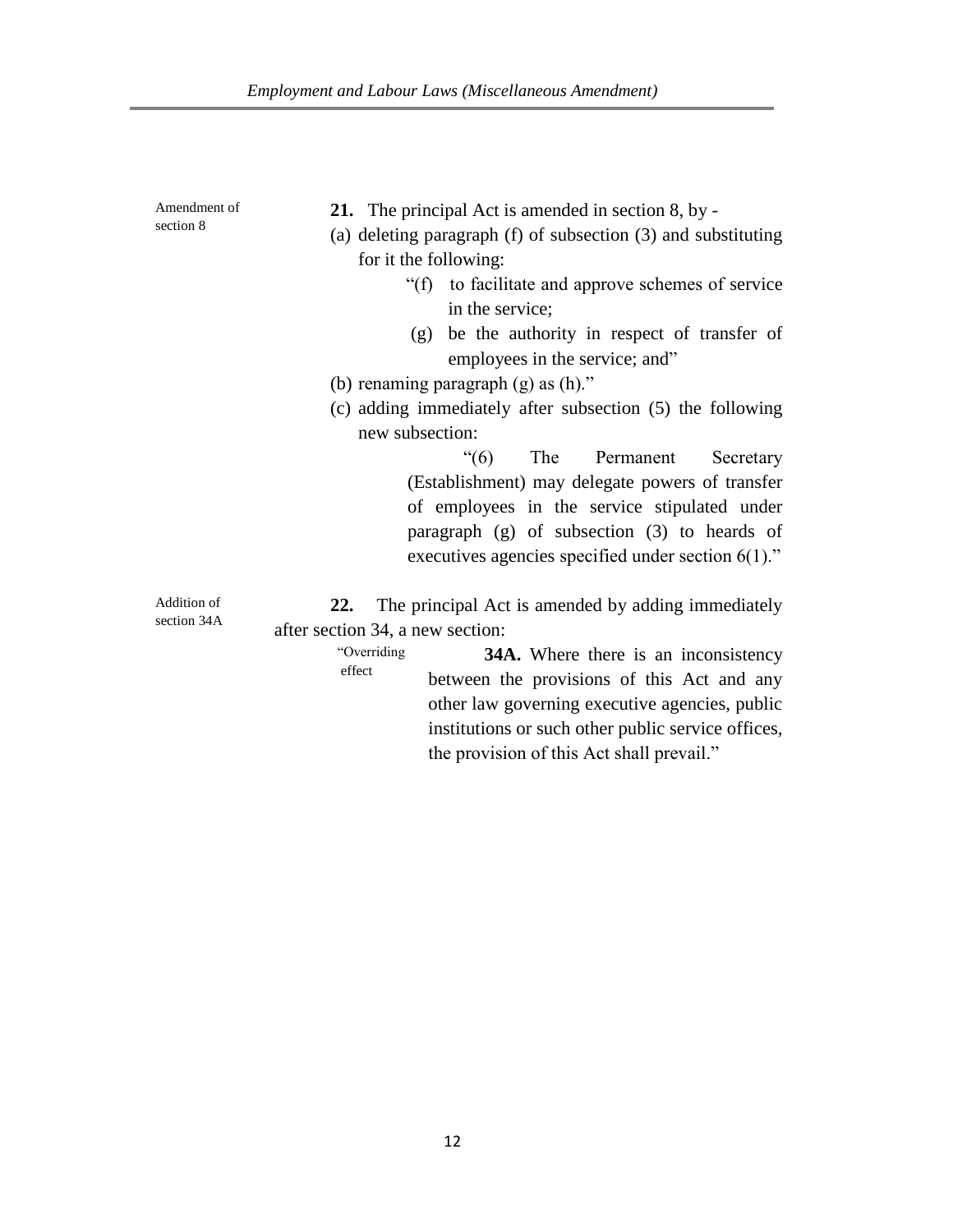# PART V AMENDMENT OF THE PUBLIC SERVICE (NEGOTIATING MACHINERY) ACT, (CAP.105)

| Construction<br>Cap.105   | 23. This Part shall be read as one with the Public Service<br>(Negotiating Machinery) Act, hereinafter referred to as the<br>"principal Act".                                                                                                                                                                                                                                                                                                                                                              |
|---------------------------|------------------------------------------------------------------------------------------------------------------------------------------------------------------------------------------------------------------------------------------------------------------------------------------------------------------------------------------------------------------------------------------------------------------------------------------------------------------------------------------------------------|
| Amendment of<br>section 2 | 24. The principal Act is amended in section 2, by deleting<br>the phrase "or to compel the employer" appearing under the<br>definition of the term "lock-out"."                                                                                                                                                                                                                                                                                                                                            |
| Amendment of<br>section 4 | 25.<br>The principal Act is amended in paragraph (c) of<br>section $4(3)$ by-<br>(a) deleting the word "four" appearing in paragraph (e) of<br>sub-section $(3)$ and substituting for it the word "five";<br>(b) adding immediately after subparagraph (ii)<br>new<br>subparagraph (iii) as follows:<br>"(iii) a representative of<br>regional<br>administration and local government<br>authorities."<br>(c) renumbering subparagraphs (iii) and<br>(iv)<br><b>as</b><br>subparagraphs $(iv)$ and $(v)$ . |
| Amendment of<br>section 7 | <b>26.</b> The principal Act is amended in section 7, by deleting<br>subsection (2) and substituting for it the following:<br>"(2) The Service Joint Staff Council shall meet<br>twice in a year."                                                                                                                                                                                                                                                                                                         |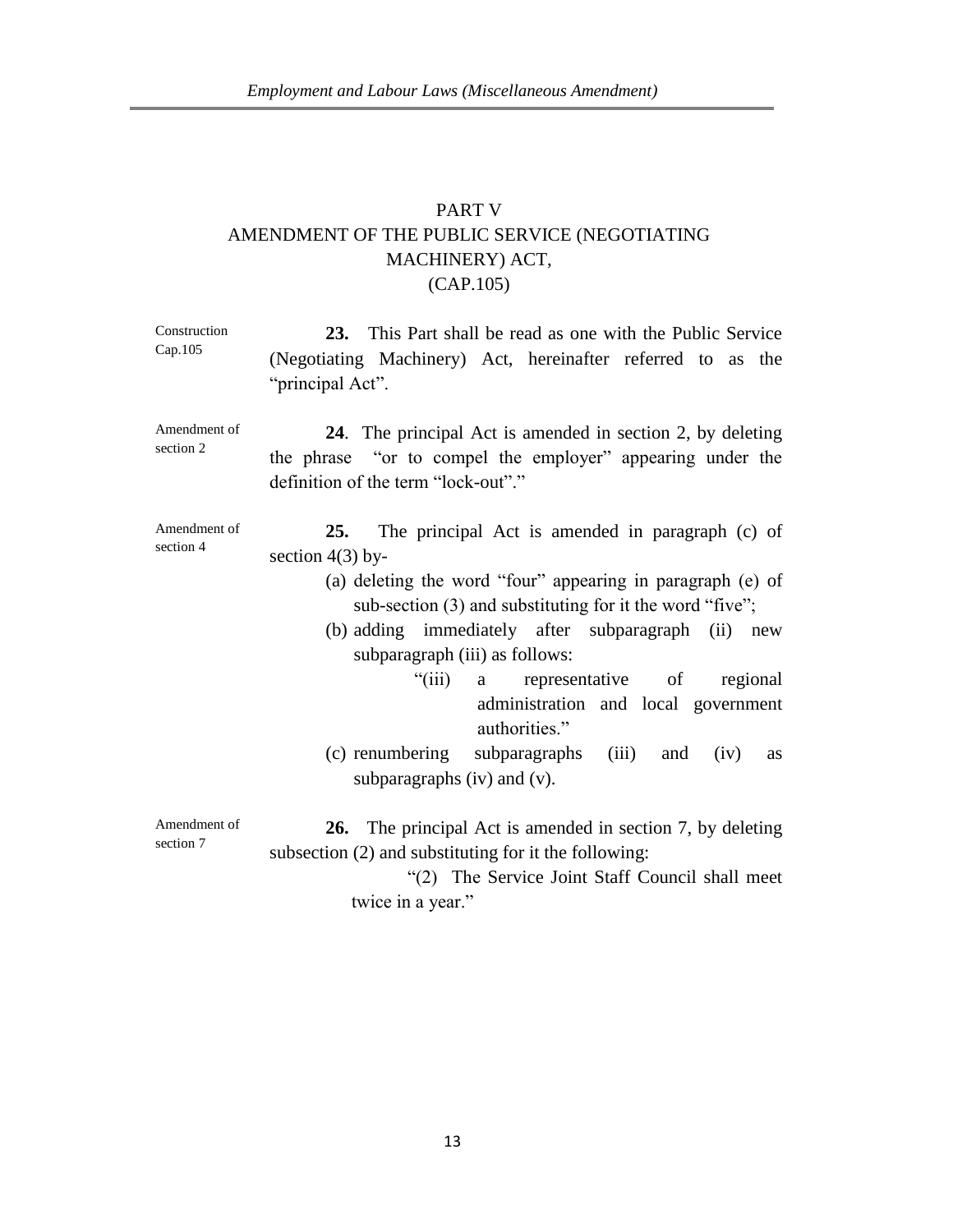| Amendment of<br>section 26 | 27. The principal Act is amended by repealing section 26<br>and replacing it with the following new section:                                                                  |
|----------------------------|-------------------------------------------------------------------------------------------------------------------------------------------------------------------------------|
|                            | "Rights and<br>26.-(1) Subject to the provisions of this<br>conditions<br>Part-<br>to strike                                                                                  |
|                            | (a) every public servant has a right to<br>and lock-<br>out<br>strike in respect of a dispute; and<br>(b) every employer has a right to lock-<br>out in respect of a dispute. |
|                            | (2) A public servant may take part in a                                                                                                                                       |
|                            | strike if the following conditions are satisfied:                                                                                                                             |
|                            | (a) there is a dispute;                                                                                                                                                       |
|                            | (b) the dispute is not resolved;                                                                                                                                              |
|                            | (c) a ballot strike has been conducted                                                                                                                                        |
|                            | under the supervision of the Labour                                                                                                                                           |
|                            | Officer and the majority of the                                                                                                                                               |
|                            | public servants in the respective                                                                                                                                             |
|                            | Service Scheme support the strike;                                                                                                                                            |
|                            | (d) sixty days have passed since notice<br>was served to the Government,                                                                                                      |
|                            | counting from the date on which a                                                                                                                                             |
|                            | ballot strike was cast.                                                                                                                                                       |
|                            | (3) An employer may take part in a                                                                                                                                            |
|                            | lackout if the following conditions<br>are                                                                                                                                    |
|                            | satisfied:                                                                                                                                                                    |
|                            | (a) there is a dispute;                                                                                                                                                       |
|                            | (b) the dispute is not resolved;                                                                                                                                              |
|                            | (c) a forty eight hours notice has been                                                                                                                                       |
|                            | served to the Chairman of a branch                                                                                                                                            |
|                            | union presenting the<br>of trade                                                                                                                                              |
|                            | majority of employees at the work                                                                                                                                             |
|                            | place, counting from the date of                                                                                                                                              |
|                            |                                                                                                                                                                               |
|                            |                                                                                                                                                                               |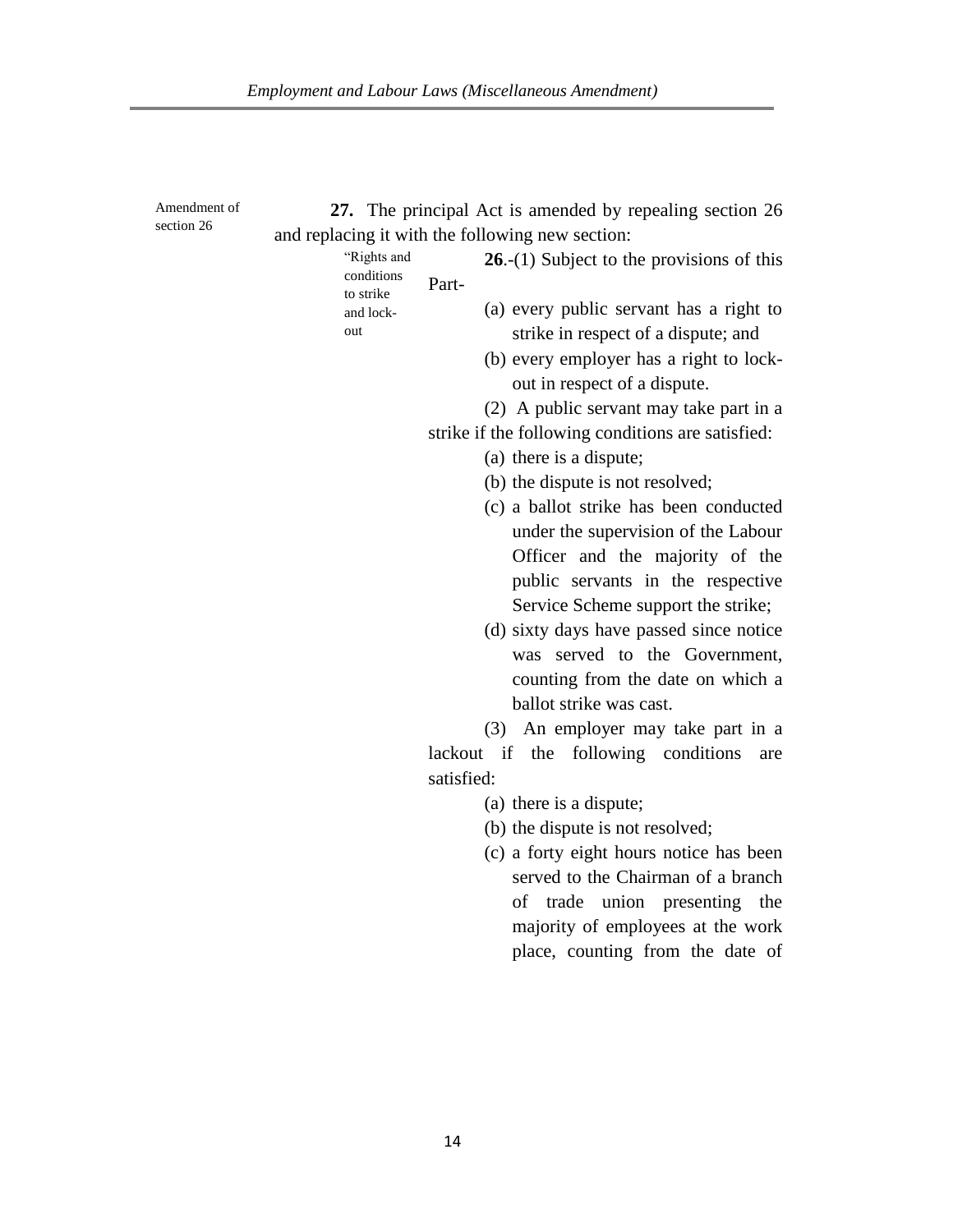|                            | submission of the notice to the                                                                                                                                                                                                                                                                                                                                                                                                                                                                                                                          |
|----------------------------|----------------------------------------------------------------------------------------------------------------------------------------------------------------------------------------------------------------------------------------------------------------------------------------------------------------------------------------------------------------------------------------------------------------------------------------------------------------------------------------------------------------------------------------------------------|
|                            | Chairman of the trade union."                                                                                                                                                                                                                                                                                                                                                                                                                                                                                                                            |
| Amendment of<br>section 27 | 28. The principal Act is amended by repealing section 27<br>and replacing it with the following:<br>"Strikes and<br>27. Nothing in this Act shall<br>lockout not<br>authorize the striking or locking-out by<br>allowed<br>or employer in<br>public servants<br>any<br>employment or service rendered the result<br>of which<br>interruption<br>may cause<br><sub>or</sub><br>continued interruption which endangers<br>life, health or personal safety of the whole<br>or part of the population."                                                      |
| Amendment of<br>section 28 | 29. The principal Act is amended in section 29, by deleting<br>the words "or lock-out" wherever they appear in that section.                                                                                                                                                                                                                                                                                                                                                                                                                             |
| Amendment of<br>section 29 | <b>30</b> . The principal Act is amended in section 28, by deleting<br>the words "or lock-out" wherever they appear in that section.                                                                                                                                                                                                                                                                                                                                                                                                                     |
| Amendment of<br>Schedule   | 31. The principal Act is amended in the Schedule by adding<br>immediately after item 1(c) a new item 1A as follows:<br><b>1A.</b> For the purpose of paragraph $1(c)$ ,<br>"Criteria<br>for<br>division<br>of<br>where a new region is established by-<br>regions<br>(a) subdivision of a region, the new<br>region shall be in the same zone<br>with the subdivided region; or<br>(b) subdivision of more than one<br>belonging<br>different<br>region<br>to<br>zones, the Minister shall, decide<br>the zone in which the new region<br>shall belong." |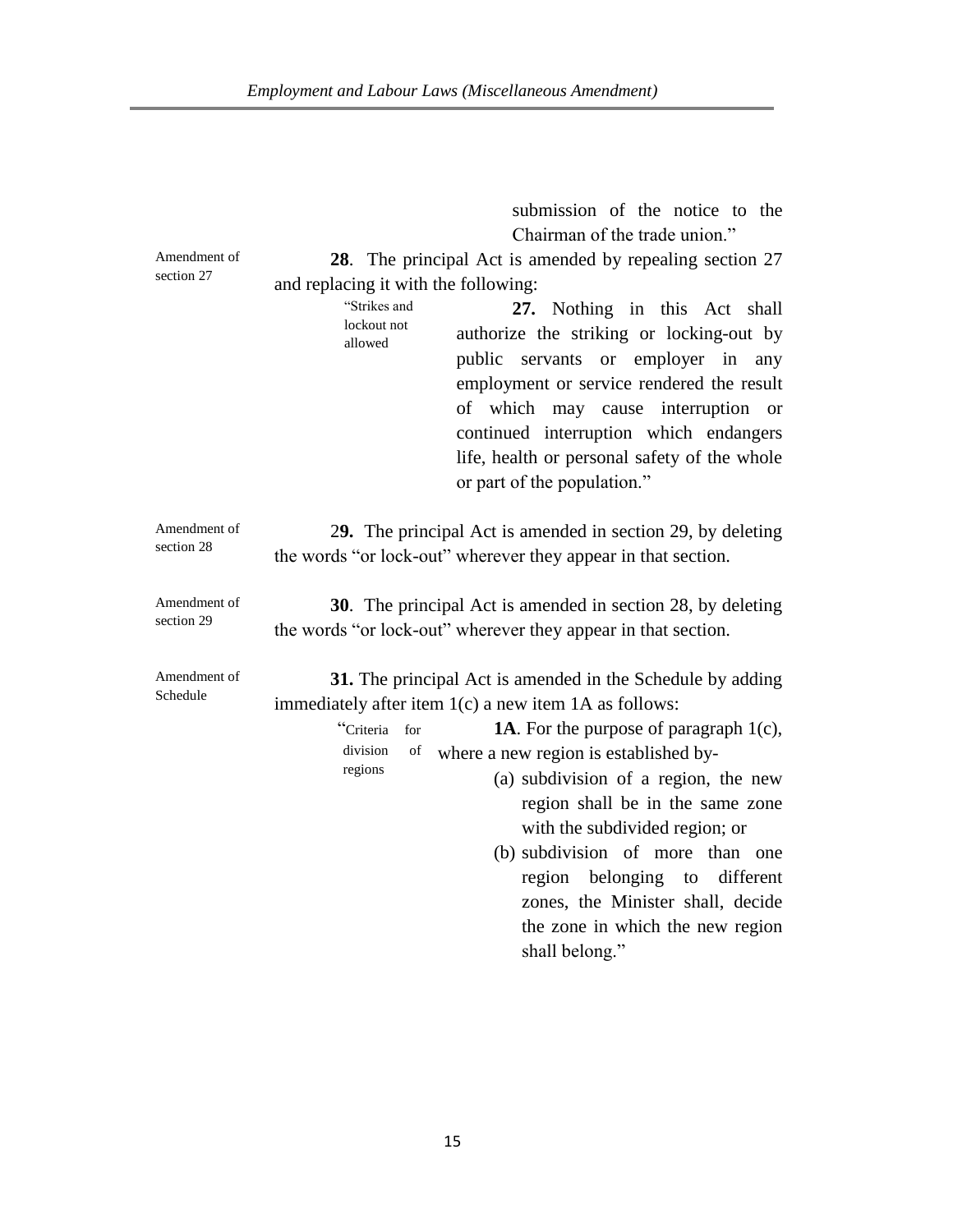### PART VI AMENDMENT OF THE NATIONAL SOCIAL SECURITY FUND ACT (CAP. 50)

Construction Cap. 50 **32.** This Part shall be read as one with the National Social Security Fund Act, hereinafter referred to as the "principal Act";

Amendment of section 2

**33.** The principal Act is amended in section 2, by deleting the definition of the word "wages" and substituting for it the following:

- "wages" means remuneration in money paid to an employee under a contract of service or apprenticeship whether at a payable fixed or determinable intervals of time-
	- (a) in respect of the normal period of work to be performed by an employee;
	- (b) where payment is calculated in relation to set tasks or journeys completed by the employee;
	- (c) where payment is calculated in relation to the volume of work done, in respect of the volume completed by the employee, and includes any allowance paid by the employer to the employee directly or indirectly in respect of living and any payment of wages instead of notice of termination of employment."

# PART VII AMENDMENT OF THE LAPF PENSIONS FUND ACT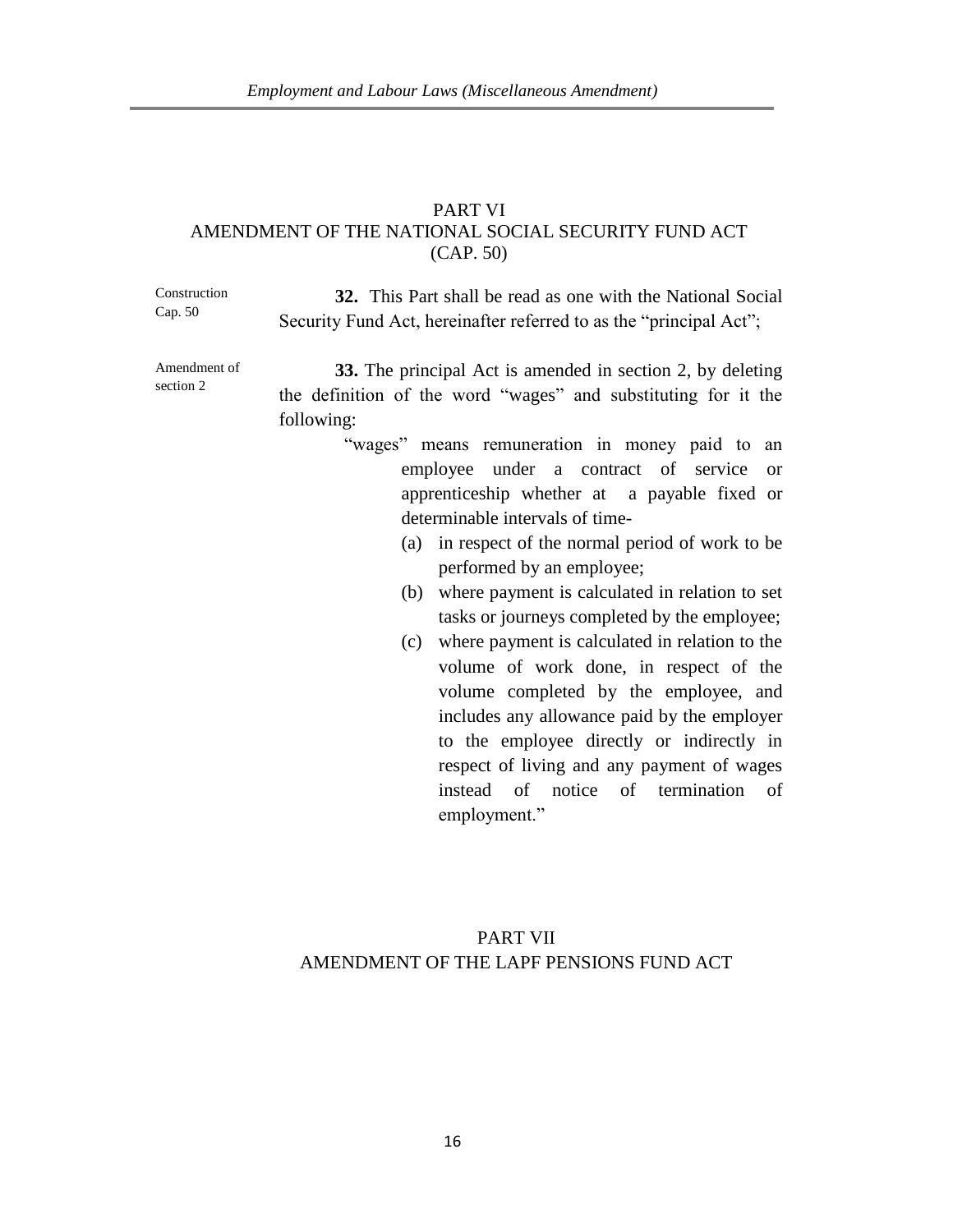|                            | (CAP. 407)                                                         |
|----------------------------|--------------------------------------------------------------------|
| Construction<br>Cap. 407   | <b>34.</b> This Part shall be read as one with the LAPF Pensions   |
|                            | Fund Act, hereinafter referred to as the "principal Act";          |
| Amendment of<br>Section 33 | 35. The principal Act is amended in section 33, by-                |
|                            | (a) redisgnating section 33 as subsection $(1)$ of section 33; and |
|                            | (b) adding the following new subsections:                          |
|                            | "(2) Notwithstanding subsection<br>(1)                             |
|                            | Members whose statutory terms of employment                        |
|                            | prescribe a shorter age of retirement such as Police               |
|                            | Force or Prison Service or Fire and Rescue may                     |
|                            | retire in such manner as prescribed by such terms.                 |
|                            | (3) Pensionable officer of the Police Force                        |
|                            | Prison Service, Fire and Rescue who has worked for                 |
|                            | a consecutive period of 25 years, may retire at any                |

### \_\_\_\_\_\_\_\_\_\_\_\_ **OBJECT AND REASONS \_\_\_\_\_\_\_\_\_\_\_\_**

time thereafter."

This Bill proposes to amend certain labour laws namely the Employment and Labour Relations Act, Cap. 366; the Labour Institutions Act, Cap. 300; the Public Service Act, Cap, 298; the Public Service (Negotiation Machinery) Act, Cap 105 and the National Social Security Act, 2015.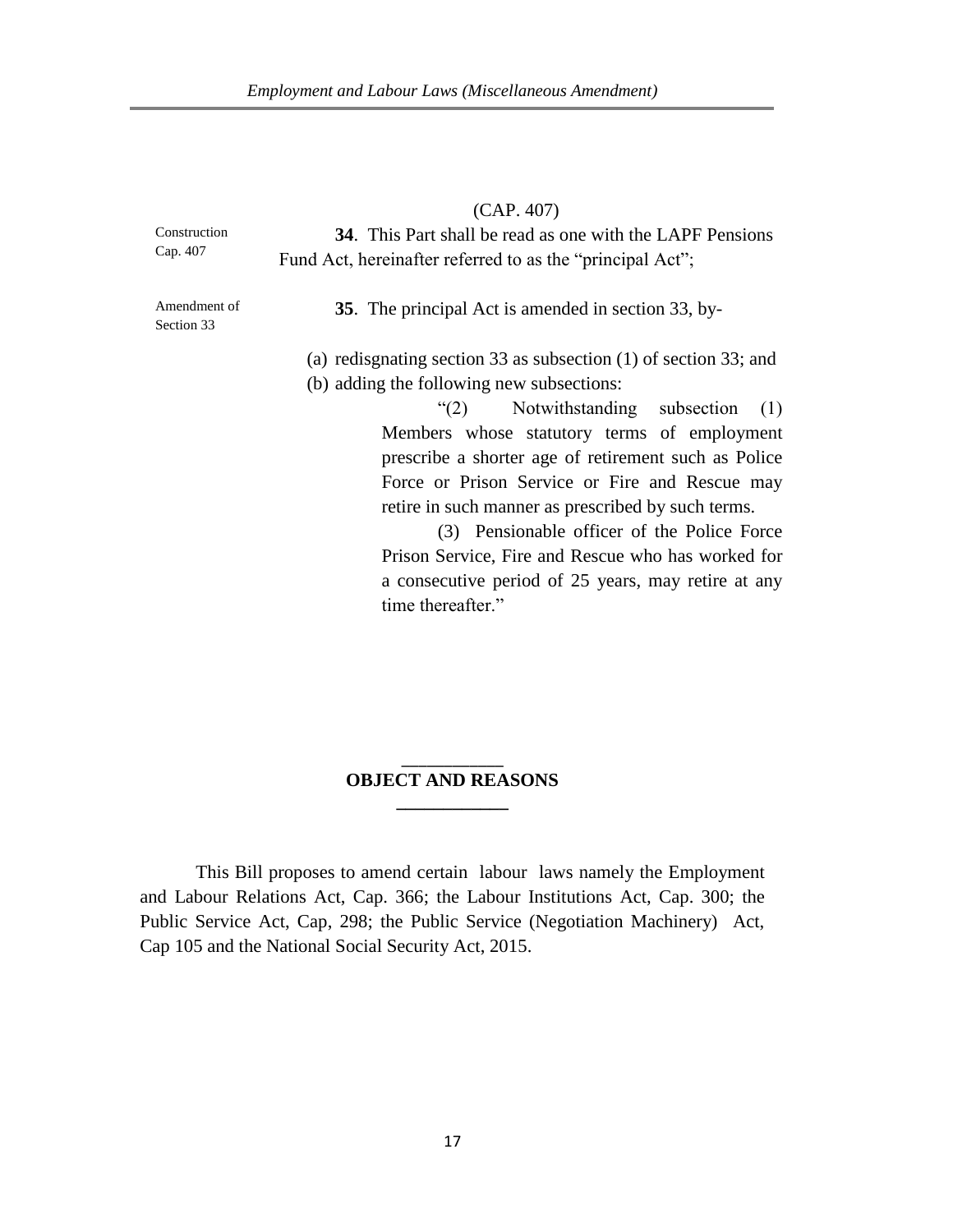The Bill is divided into six parts, whereby Part I deals with preliminary provisions which contains short title and the manner in which several labour laws are amended.

Part II of the Bill proposes to amend the Employment and Labour Relations Act, Cap.366**.** It is proposed to amend section 4, by introducing new definition of the terms "employment" and "specific task" in order to give the specific meaning required in the implementation of the provisions of the said Act.

Additionally, section 31 is amended in subsections (6) and (7) so as to make it possibilities for an employer to obtain the consent of an employee for the forfeiture of his annual leave on certain condition. The aim of this amendment is to enable the employer to obtain service from the employee even when he is on leave as long as the employee compromise his annual leave. The amendment also gives room for the employee to choose whether he wishes to work or go on leave.

Nevertheless, section 73 is amended purposely to enable commission to remain with its primary roles of dispute resolution.

Finally, this part proposed to introduce a new section 102A in order to confer over-riding effect to the Employment and Labour Relations Act where there is conflicts with any other written law regarding employment standards stipulated under the Employment and Labour Relations Act.

Part III of the Bill proposes to amend the Labour Institutions Act, Cap. 300. The Bill proposes to amend section 14 by giving the Commission the power to mediate a dispute that has not been referred to it.

Section 35 is also amended in order to have only two National Wage Boards, one for public and the other one for private sector, so as to have a minimum set out of wage, terms and conditions of employment.

A part from that, section 43 is amended so as to empower the Minister to appoint Assistant Labour Commissioners who shall assist the Labour Commissioner in the performance of his functions.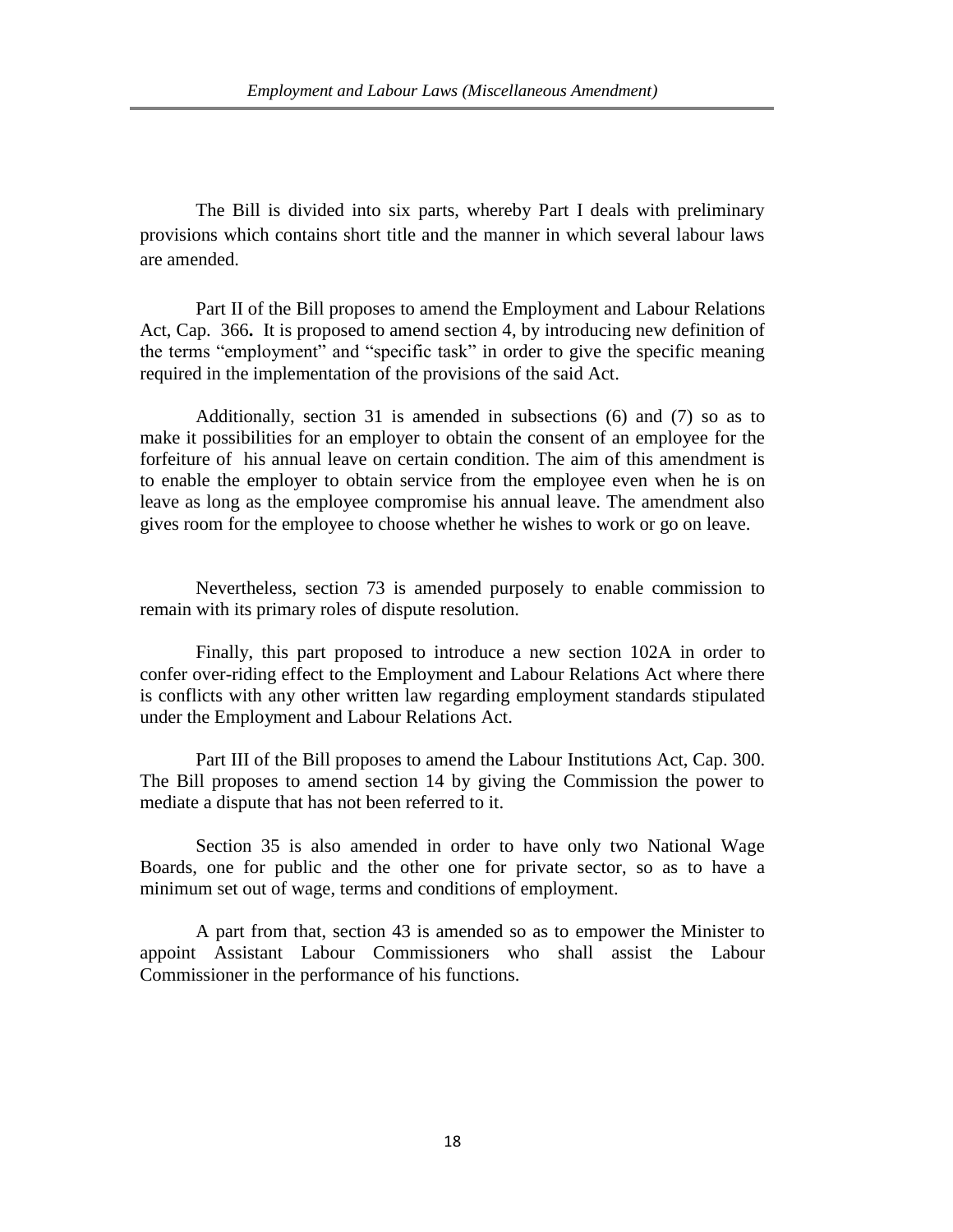It is also proposed to amend section 45 so as to give Labour Officers additional powers to educate oversee and implement labour laws, to conduct or scrutinize any election or ballot of registered trade union or employers association by court order or at the request of a respective union or association.

Part IV proposes to amend the Public Service Act whereby Section 6 of the said Act is amended by adding new sub-section (3) which requires each permanent Secretary to facilitate and oversee career development of the Employees under his respective ministries.

The part further purposes for the addition of section 34A which provide for the supremacy of the Act over any other written laws when matters of public Service are in question.

Part V proposed to amend the Public Service (Negotiating Machinery) Act whereby Several sections are purposed to be amended with a general view of providing for criteria for decision of regions.

Part VI established the National Social Security Fund by adding the definition of the term "wages" to include remuneration of money paid to an employee under the contract of service in respect of normal period of work to be performed by an employee or where the payment is calculated in relation to set tasks or journey completed by the employee and it includes any allowance paid by the employer to the employee in respect of living and any payment of wages in lieu of notice of termination of employment.

Part VII propose to amend the LAPF Pensions Act, Cap. 407 with view to expressly provide for the granting of pension to members of Police Force, Prison Service and Fire and Rescue who retire in accordance with requirement of the laws governing their engagement. This is to make it commensurate with the Public Service Retirement Benefits Act, Cap. 371 and will make LAPF Pensions Scheme equally competitive to other pension schemes.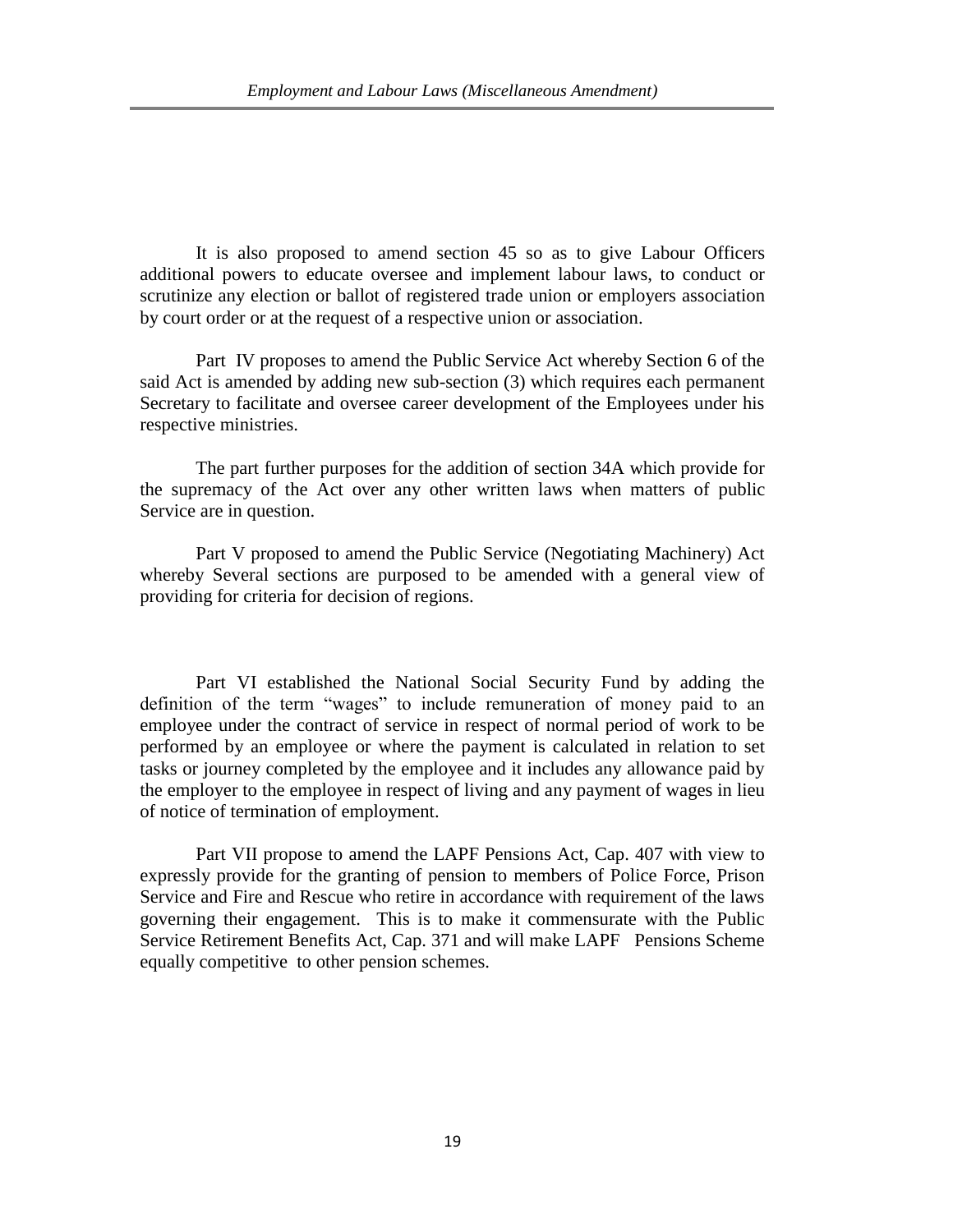### \_\_\_\_\_\_\_\_\_\_\_\_\_ **MADHUMUNI NA SABABU** \_\_\_\_\_\_\_\_\_\_\_\_

Muswada huu unapendekeza kufanyia Marekebisho Sheria za Kazi ziitwazo Sheria ya Ajira na Mahusiano kazini, Sura ya 366; Sheria ya Taasisi za Kazi, Sura ya 300, Sheria ya Utumishi wa Umma, Sura ya 298, Sheria ya Chombo cha Utumishi wa Umma cha Majadiliano, Sura ya 105 na Sheria ya Taifa ya Mfuko wa Hifadhi ya Jamii ya mwaka 2015.

Muswada umegawanyika katika Sehemu Sita. Sehemu ya Kwanza inahusika na masharti ya utangulizi yenye jina fupi na namna ambayo Sheria za Kazi zimerekebishwa.

Sehemu ya Pili inapendekeza kurekebisha Sheria ya Ajira na Mahusiano Kazini, Sura ya 366. Sehemu hii inapendekeza kurekebisha kifungu cha 4 kwa kuongeza maana mpya ya neno "ajira" na "kazi maalum" ili kuipa maana mahusus ili kuweza kutekeleza masharti ya Sheria hii.

Vile vile, kifungu cha 31 kinarekebishwa kwenye vifungu vidogo vya (6) na (7) ili kupata ridhaa ya mwajiriwa kutokwenda likizo yake ya mwaka kwa masharti fulani. Lengo la marekebisho hayo ni kumwezesha Mwajiri kupata huduma ya Mwajiriwa hata kama yuko likizo ili mradi mwajiriwa ameridhia kutochukua likizo ya mwaka. Marekebisho haya pia yanatoa fursa kwa mwajiriwa kuchagua kwenda likizo au kuendelea kufanya kazi.

Hata hivyo, kifungu cha 73 kimefanyiwa marekebisho kwa nia ya kuiwezesha Tume kubakia na jukumu lake la msingi la kutatua migogoro.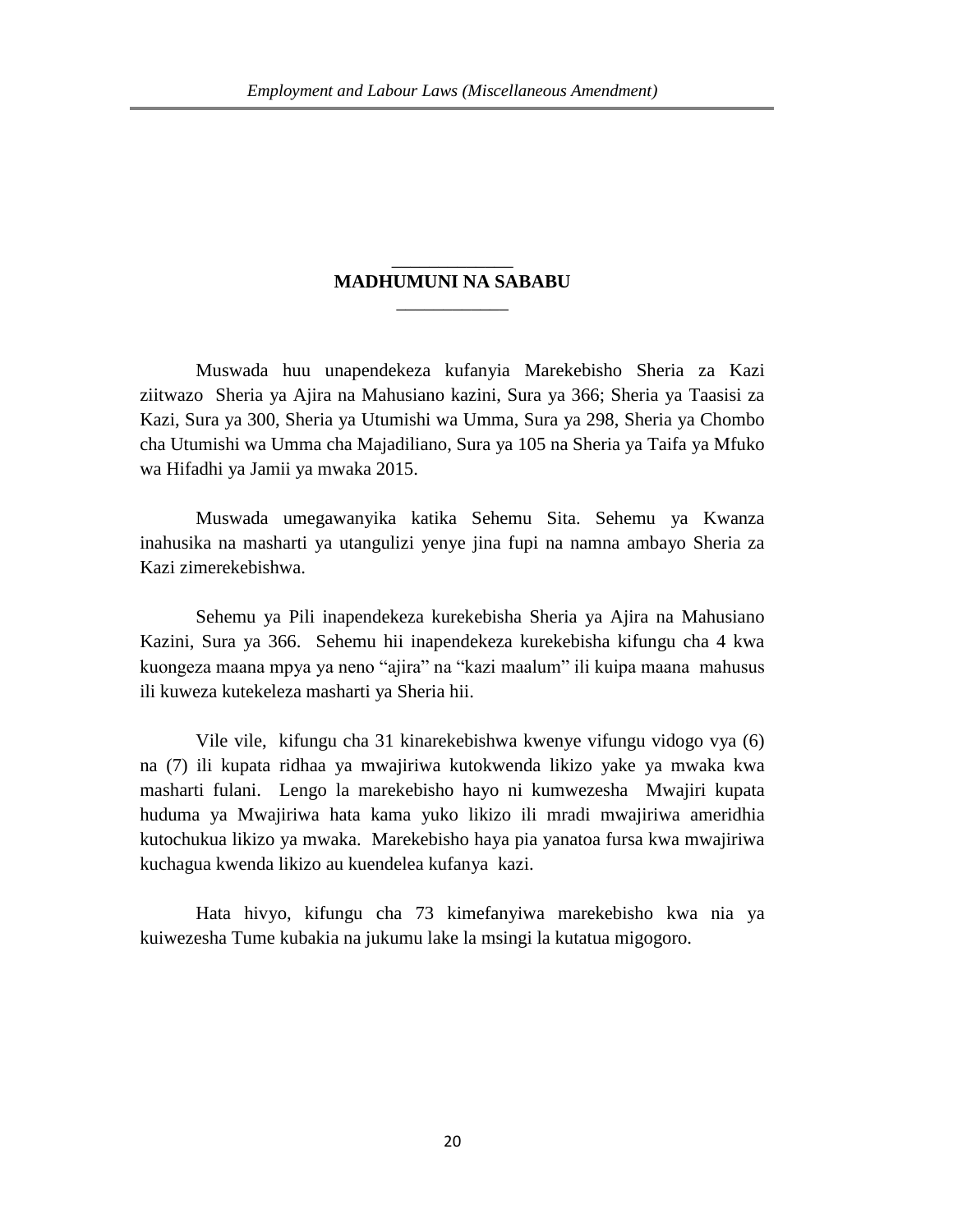Mwisho Sehemu hii inapendekeza kuwepo kwa kifungu kipya cha 102A kuweka mamlaka yenye nguvu zaidi katika Sheria ya Ajira na mahusiano kazini ambapo kuna mkinzano wa sheria nyingine kuhusiana na viwango vya ajira vilivyowekwa chini ya Sheria hii.

Sehemu ya Tatu ya Muswada inapendekeza marekebisho ya Sheria ya Taasisi za Kazi, Sura ya 300. Muswada unakusudia kurekebisha kifungu cha 14 kwa kuipa Tume mamlaka ya kusuluhisha mgogoro ambao haujaletwa kwake.

Hali kadhalika, kifungu cha 35 kinafanyiwa marekebisho ili kuwa na Bodi mbili za mshahara kitaifa, moja kwa Sekta binafsi na nyingine ya sekta ya umma. Dhamira ikiwa ni kuweka kima cha chini cha mshahara, vigezo na masharti ya ajira.

Mbali na hiyo, kifungu cha 43 kinafanyiwa marekebisho ili kumpa Waziri mamlaka ya kuteua Makamishna wa Kazi Wasaidizi watakaomsaidia Kamishna wa Kazi katika kutekeleza majukumu yake.

Inapendekezwa pia, kufanyia marekebisho kifungu cha 45 ili kuwaongezea mamalaka Maafisa Kazi kuelimisha, kusimamia na kutekeleza sheria za kazi, kuratibu uchaguzi wa vyama vya wafanyakazi vilivyosajiliwa au vyama vya waajiri vilivyosajiliwa kwa mujibu wa amri ya mahakama au kwa ombi la vyama vya wafanyakazi au waajiri.

Sehemu ya Nne, inapendekeza kufanyia marekebisho Sheria ya Utumishi wa Umma, ambapo kifungu cha Sita cha Sheria hiyo kinafanyiwa marekebisho kwa kuongeza kifungu kidogo cha (3) kinachomtaka kila Katibu Mkuu kusimamia maendeleo ya kazi ya wafanyakazi chini ya Wizara husika.

Vile vile, Sehemu hii inapendekeza kuongeza kifungu cha 34A ambacho kinaainisha ukuu wa Sheria hii juu ya Sheria nyingine yoyote pale ambapo masuala ya utumishi wa umma yamehusishwa.